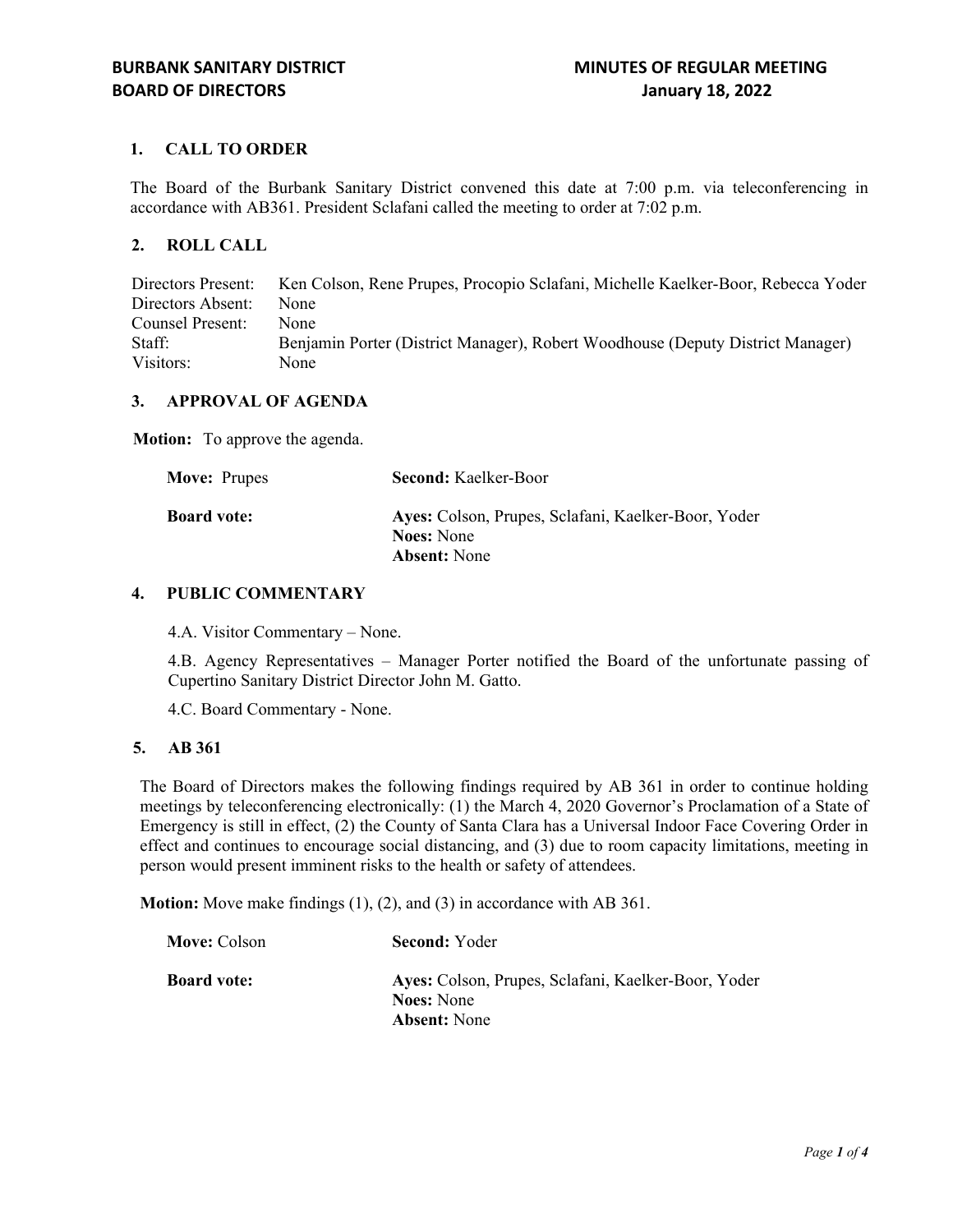## **6. CLOSED SESSION**

5.A. CONFERENCE WITH LEGAL COUNSEL –EXISTING LITIGATION Government Code Section 54956.9(d)(1) Name of Case: County Sanitation District 2-3, West Valley Sanitation District, Cupertino Sanitary District, Burbank Sanitary District and the City of Milpitas v. The City of San Jose, The City of Santa Clara, and Does 1 through 50 inclusive.

There was no closed session.

### **7. CONSENT CALENDAR**

7.A. Approval of Minutes from the Regular Meetings of December 21, 2021

**Motion:** To approve Meeting Minutes from the Regular Meetings of December 21, 2021.

| Move: Yoder        | <b>Second: Prupes</b>                                                                           |
|--------------------|-------------------------------------------------------------------------------------------------|
| <b>Board vote:</b> | Ayes: Prupes, Sclafani, Kaelker-Boor, Colson, Yoder<br><b>Noes:</b> None<br><b>Absent:</b> None |
|                    |                                                                                                 |

### **8. WARRANTS**

8.A. Approval of Warrants.

- 1. Mark Thomas & Company, Inc. (District Management Services and BSD CIPs)
- 2. First Tech Federal Credit Union (Board of Directors' Payroll)
- 3. Armento and Hynes, LLP (District Legal Services)
- 4. Richard Tanaka (District Advisor Services)
- 5. City of San Jose (TP O&M & Capital Billing Q3 2021-2022)
- 6. Cupertino Sanitary District (Common Interest Agreement Cost Sharing)
- 7. ABJDD Plumbing (Lateral Stoppage 169 Boston Ave)
- 8. Imperium First Consulting (Davis Bacon Wages Consultant for CIP Project)
- 9. DB Incorporated (Printing and Mailing of 2021 Annual Report)
- 10. Liana Ilkova (Sewer Service Charges Refund 443 Laswell Ave)
- 11. Southwest Pipeline & Trenchless Corp (District-Wide CIP Project)

**Motion:** To approve Eleven (11) warrants as listed.

| Move: Yoder        | <b>Second: Prupes</b>                                                                           |
|--------------------|-------------------------------------------------------------------------------------------------|
| <b>Board vote:</b> | Ayes: Prupes, Sclafani, Kaelker-Boor, Colson, Yoder<br><b>Noes:</b> None<br><b>Absent:</b> None |

Director Kaelker-Boor approved warrants #1-6 and #8-11. Director Kaelker-Boor abstained from warrant #7 as her property was involved with this work.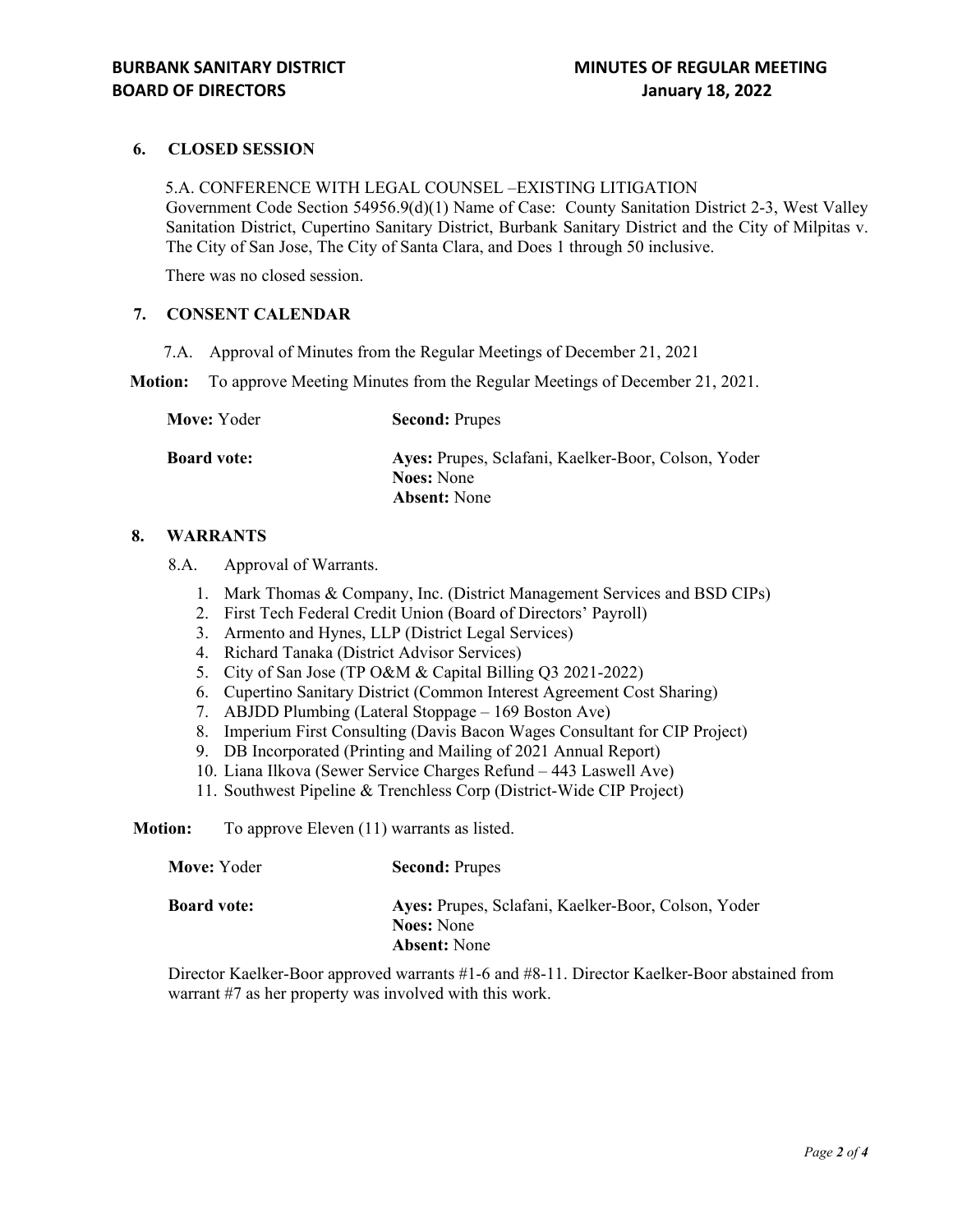### **9. NEW BUSINESS**

9.A. FY2021-22 Second Quarter Financial Review.

**Motion:** Revise CIP revenue and expense project budget from \$5,064,000.00 to \$1,862,109.00

| Move: Yoder        | <b>Second: Colson</b>                                                    |
|--------------------|--------------------------------------------------------------------------|
| <b>Board vote:</b> | Ayes: Kaelker-Boor, Yoder, Colson, Prupes, Sclafani<br><b>Noes:</b> None |
|                    | <b>Absent:</b> None                                                      |

9.B. City of San Jose – Third Quarter Adjustments for FY2020-21 O&M and CIP Billings.

Board reviewed and noted the Third Quarter Adjustments for FY2020-21 O&M and CIP Billings.

9.C. Bank of America – Signature Card Update. Board action required: Sign signature card.

Manager Porter discussed the Bank of America signature card update. Board members will arrange to sign the new signature card.

9.D. Annual Mainline and Lateral Maintenance. Board action required: Review and award bid for annual mainline and lateral Maintenance

**Motion:** Award Annual Mainline and Lateral Maintenance project to ABLE Septic Tank Service

| <b>Move: Prupes</b> | <b>Second: Kaelker-Boor</b>                         |
|---------------------|-----------------------------------------------------|
| <b>Board vote:</b>  | Ayes: Kaelker-Boor, Yoder, Colson, Prupes, Sclafani |
|                     | <b>Noes:</b> None                                   |
|                     | <b>Absent:</b> None                                 |

#### **10. OLD BUSINESS**

10.A. Status of SRF Loan and CIP Update.

Deputy Manager Woodhouse provided a summary of the project status and the approval process for the Final Approval Budget package.

10.B. Long Range Financial Planning.

No update.

10.C. District Website Update.

Manager Porter provided a summary of the progress on the updates to the website. Staff to re-send the link for feedback, input and comments to the website to all Directors.

10.D. GreenWaste Recovery, Inc.- 1) Annual Spring Clean Up Day Planning. 2) Residential Annual Collection Service Notice Update. 3) January 2022 Delinquent Accounts. Board action required: Consider May 7, 2022 or May 14, 2022 as the Annual Clean Up the Annual Clean Up Day